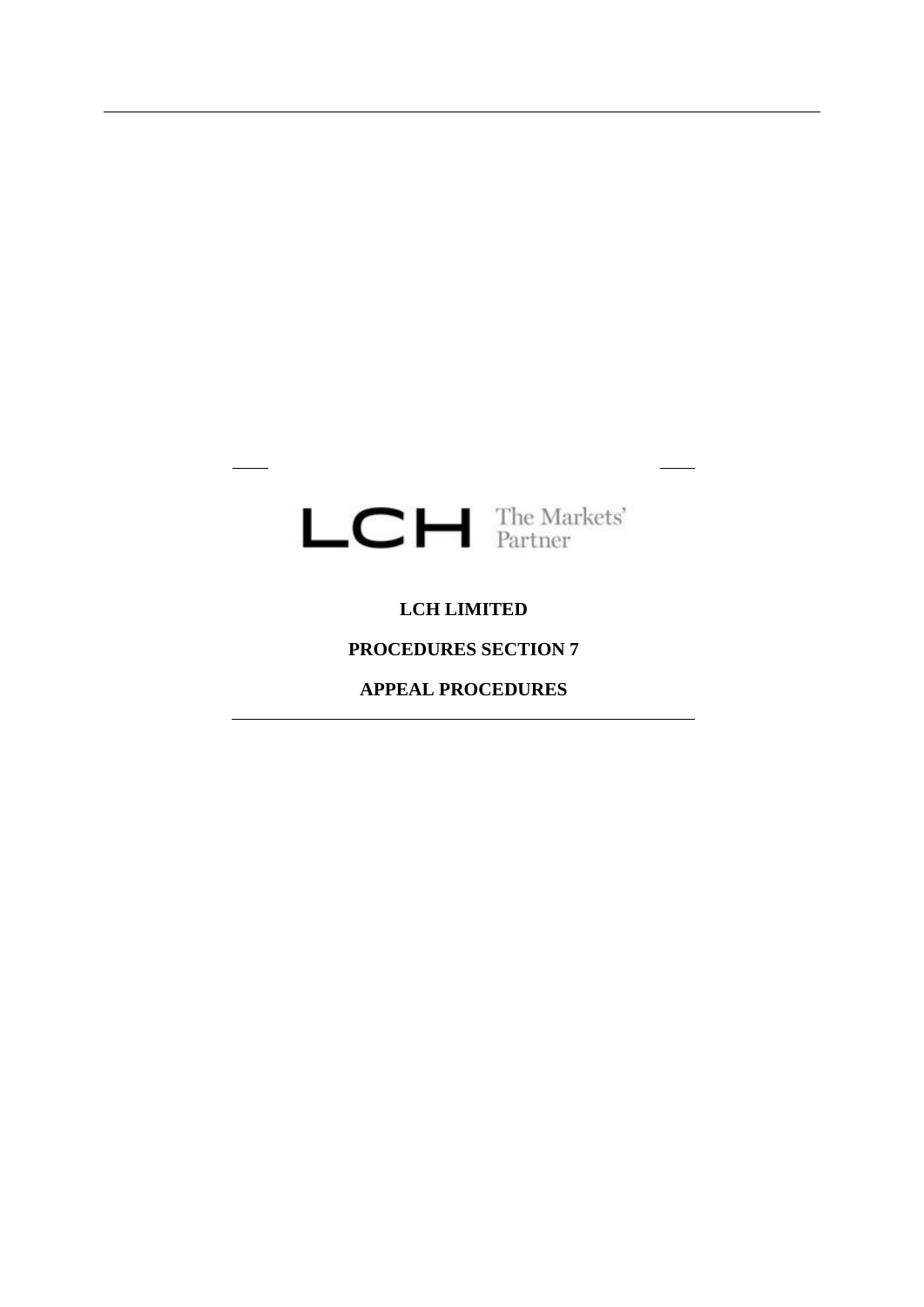#### **CONTENTS**

| Section |     |  |  |
|---------|-----|--|--|
| 1.      |     |  |  |
|         | 1.1 |  |  |
|         | 1.2 |  |  |
|         | 1.3 |  |  |
|         | 1.4 |  |  |
|         | 1.5 |  |  |
|         | 1.6 |  |  |
|         | 1.7 |  |  |
|         |     |  |  |
|         |     |  |  |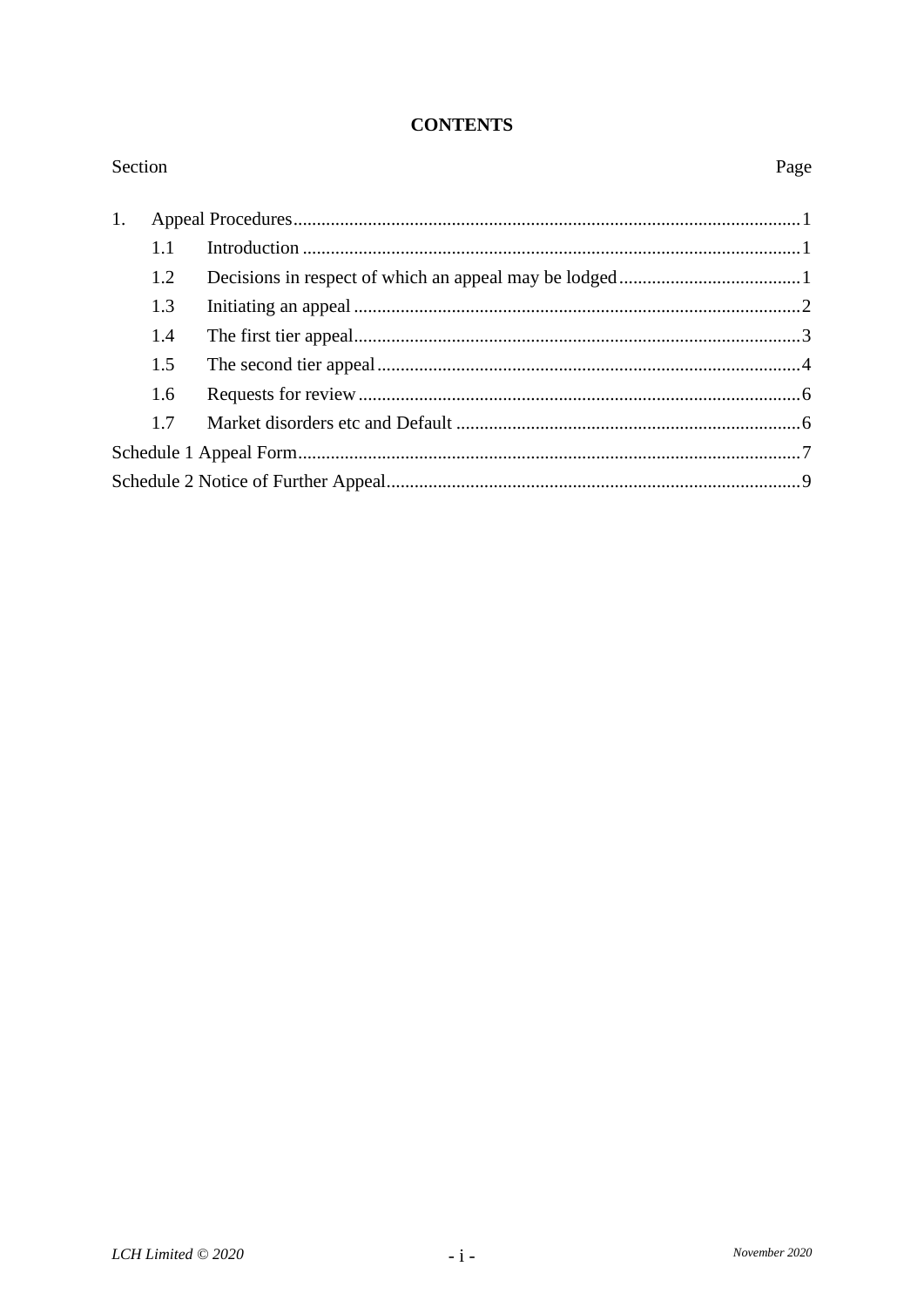## <span id="page-2-0"></span>1. **APPEAL PROCEDURES**

#### 1.1 **Introduction**

These Procedures describe how a Member or, in certain cases, a RepoClear Dealer or SwapClear Dealer or other non-member, may appeal against a decision of the Clearing House.

It should be noted that no appeal may be lodged to the Clearing House in respect of any decision of any other member company of the LCH Group (including LCH S.A.).

#### <span id="page-2-1"></span>1.2 **Decisions in respect of which an appeal may be lodged**

- 1.2.1 A Member may appeal against any of the following decisions made by the Clearing House:
	- (a) a decision that the Member does not meet the criteria for extension of its clearing relationship with the Clearing House;
	- (b) a decision by the Clearing House to rescind that Member's eligibility to have contracts of a certain category or categories registered in its name;
	- (c) a decision by the Clearing House to terminate that Member's Clearing Membership Agreement other than when such decision occurs in connection with the operation by the Clearing House of its Default Rules and Procedures;
	- (d) a Decision Notice issued under the Clearing House's Disciplinary Procedures.
- 1.2.2 An undertaking which is not a Member may appeal to an Appeal Committee against any of the following decisions made by the Clearing House:
	- (a) a decision to decline to grant Member status to that person;
	- (b) a decision to decline to admit that undertaking to the register of RepoClear Dealers, providing that there is a Member willing and able to enter into a RepoClear Dealer Agreement with that undertaking and the Clearing House at the time of the decision;
	- (c) a decision to decline to admit that undertaking to the register of SwapClear Dealers providing that there is a Member willing and able to enter into a SwapClear Dealer Agreement with that undertaking and the Clearing House at the time of the decision;
	- (d) a decision to decline to admit that undertaking to the register of ForexClear Dealers providing that there is a Member willing and able to enter into a ForexClear Dealer Agreement with that undertaking and the Clearing House at the time of the decision;
	- (e) a decision to suspend or remove a RepoClear Dealer from the register of RepoClear Dealers;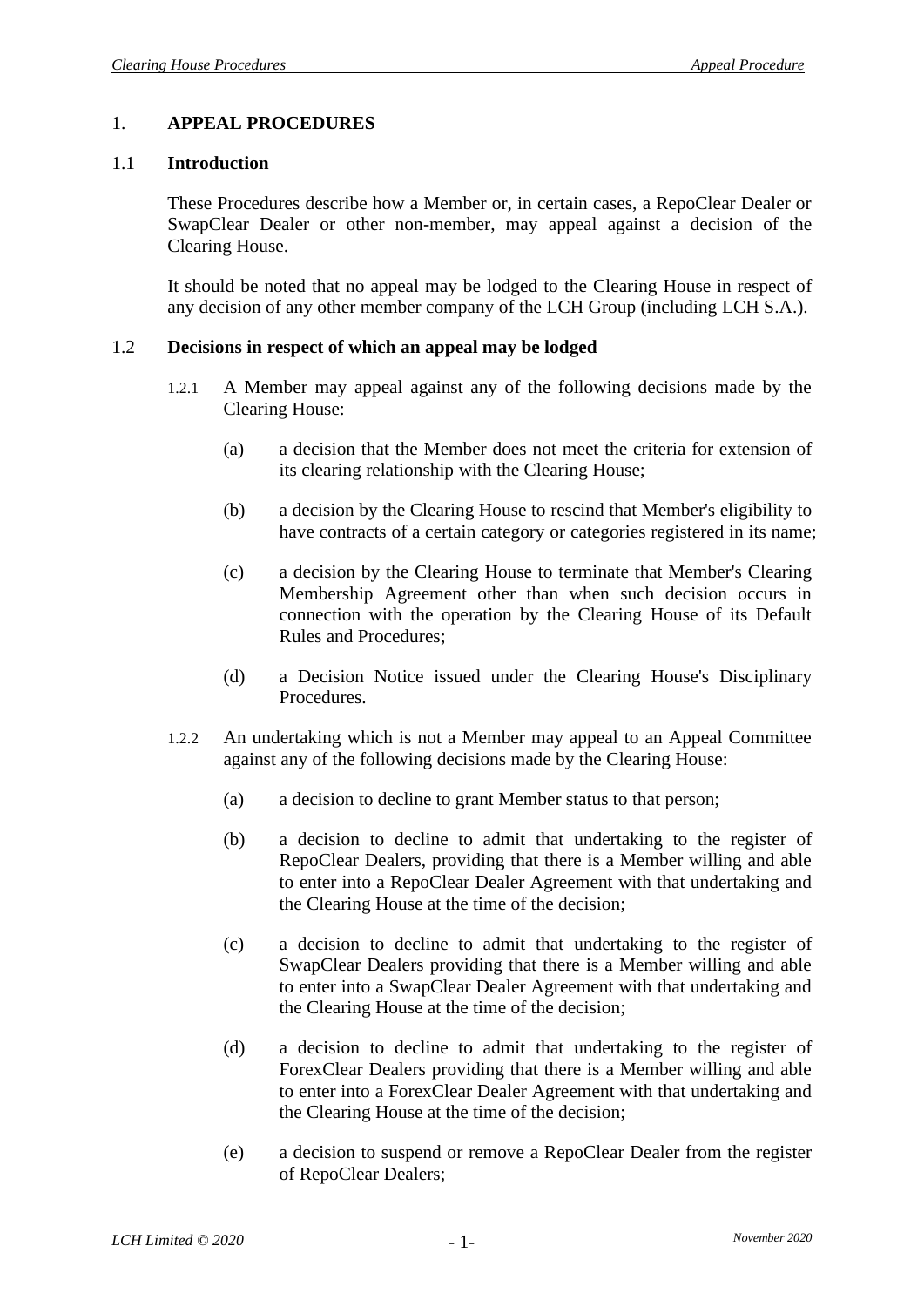- (f) a decision to suspend or remove a SwapClear Dealer from the register of SwapClear Dealers;
- (g) a decision to suspend or remove a ForexClear Dealer from the register of ForexClear Dealers.
- 1.2.3 From time to time the Clearing House may amend the lists in this Section [1](#page-2-0) of decisions in respect of which appeals may be lodged.

## <span id="page-3-0"></span>1.3 **Initiating an appeal**

- 1.3.1 An appeal to an Appeal Committee under this Section [1](#page-2-0) shall be commenced by sending a copy of the Appeal Form in the form set out in [Schedule 1](#page-8-0) of this Procedure to the Company Secretary of LCH Limited ("**the Company Secretary**") at the registered office of the Clearing House.
- 1.3.2 The Appeal Form must be fully completed in all material respects by the person lodging the appeal ("**the appellant**") and must set out the grounds of the appeal and a brief statement of all matters relied upon by the appellant.
- 1.3.3 The appellant must enclose with its Appeal Form payment of £500 which payment shall be returned if the appeal is subsequently upheld by the Appeal Committee or by the Appeal Tribunal (as described in this Procedure).
- 1.3.4 An appeal may only be commenced under these Procedures within 28 days of the date upon which the decision to which it relates was notified to the appellant. The Chief Executive of the Clearing House has a discretion to waive this time limit if the appellant provides a satisfactory explanation for the delay and no prejudice would be caused to any person by proceeding with the appeal in the circumstances.
- 1.3.5 The Company Secretary shall acknowledge receipt of the Appeal Form no later than 7 days after receipt.
- 1.3.6 The Company Secretary may request further information or clarification relating to the subject matter or grounds of the appeal.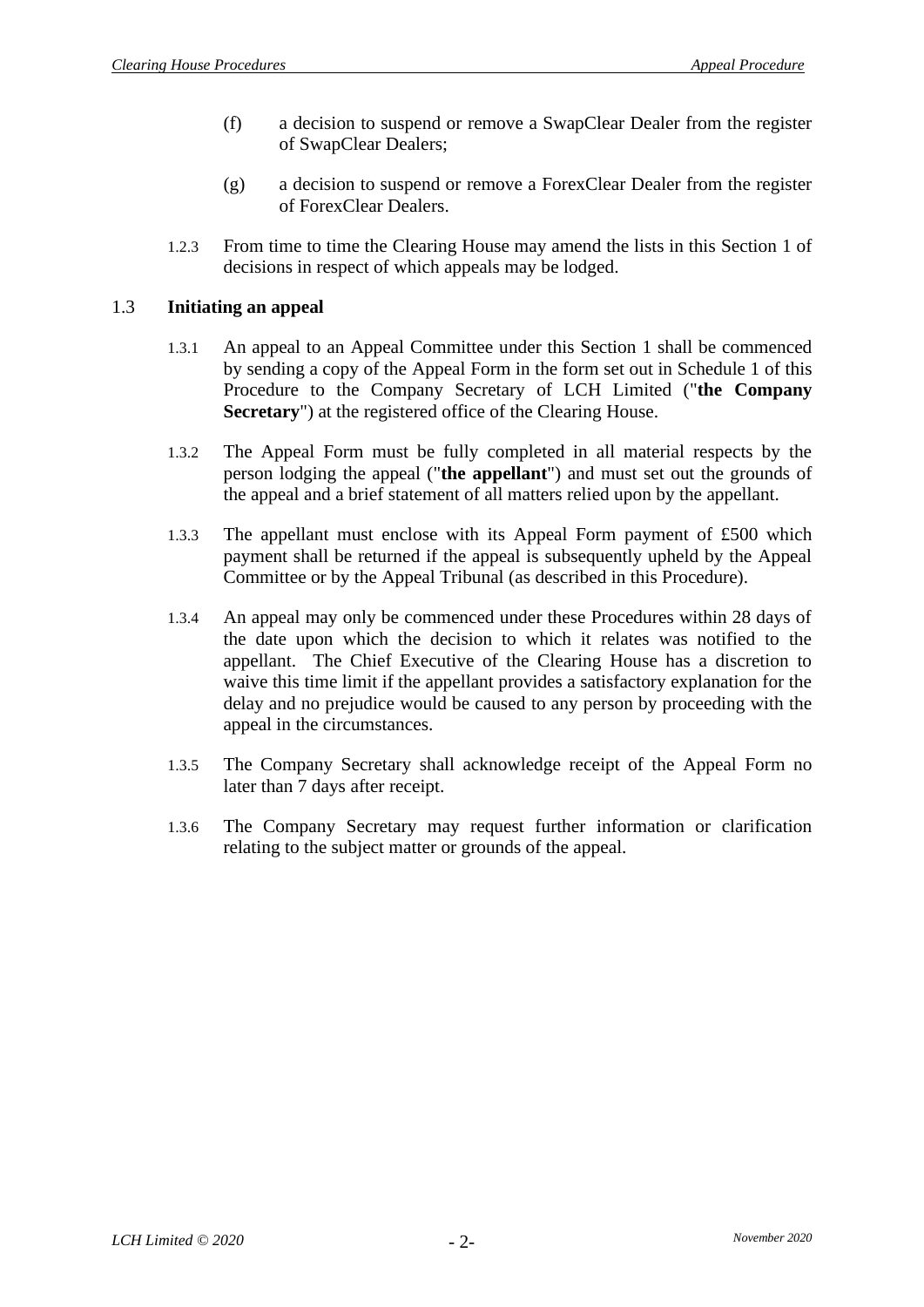## <span id="page-4-1"></span><span id="page-4-0"></span>1.4 **The first tier appeal**

- 1.4.1 No later than 28 days from receipt of any Appeal Form the Company Secretary shall:
	- (a) refer the appeal to an Appeal Committee comprising of:
		- (i) the Chief Executive of the Clearing House;
		- (ii) two directors of the Clearing House, nominated by the Chairman of the Clearing House; and
		- (iii) in the event that the appeal concerns any activity or proposed activity of the appellant in respect of a Designated Exchange, a person nominated by that Designated Exchange. Where the appeal concerns any activity or proposed activity on more than one Designated Exchange, the Appellant shall be invited to nominate which Designated Exchange shall be invited to nominate a person to the Appeal Committee;
	- (b) notify the appellant in writing of the identity of the persons constituting the Appeal Committee; and
	- (c) provide to the appellant copies of such documents and written representations as the Clearing House intends to place before the Appeal Committee for its consideration.
- <span id="page-4-3"></span>1.4.2 Following notification to the appellant in accordance with Section [1.4.1](#page-4-0) above, the appellant shall then have a period of 14 days to submit to the Appeal Committee such written representations and other documentation for the consideration of the Appeal Committee. All representations and documentation shall be submitted in sufficient copies so that each member of the Appeal Committee shall have one copy.
- 1.4.3 The Appeal Committee shall decide upon its own procedure for considering and determining the appeal. This will normally be done without an oral hearing but on the basis of the written representations and documents submitted by the appellant and such other information and documentation as the Appeal Committee considers appropriate. The Appeal Committee may extend the time for any act under this Section [1.4.](#page-4-1)
- 1.4.4 The Appeal Committee may request further or other documentation and information from the appellant.
- 1.4.5 The Appeal Committee shall consider and determine the appeal as soon as reasonably practicable.
- <span id="page-4-2"></span>1.4.6 An Appeal Committee constituted pursuant to this Section [1.4](#page-4-1) shall promptly, and in any event, no later than 14 days after coming to its determination, give notice of its reasoned determination to an appellant in writing.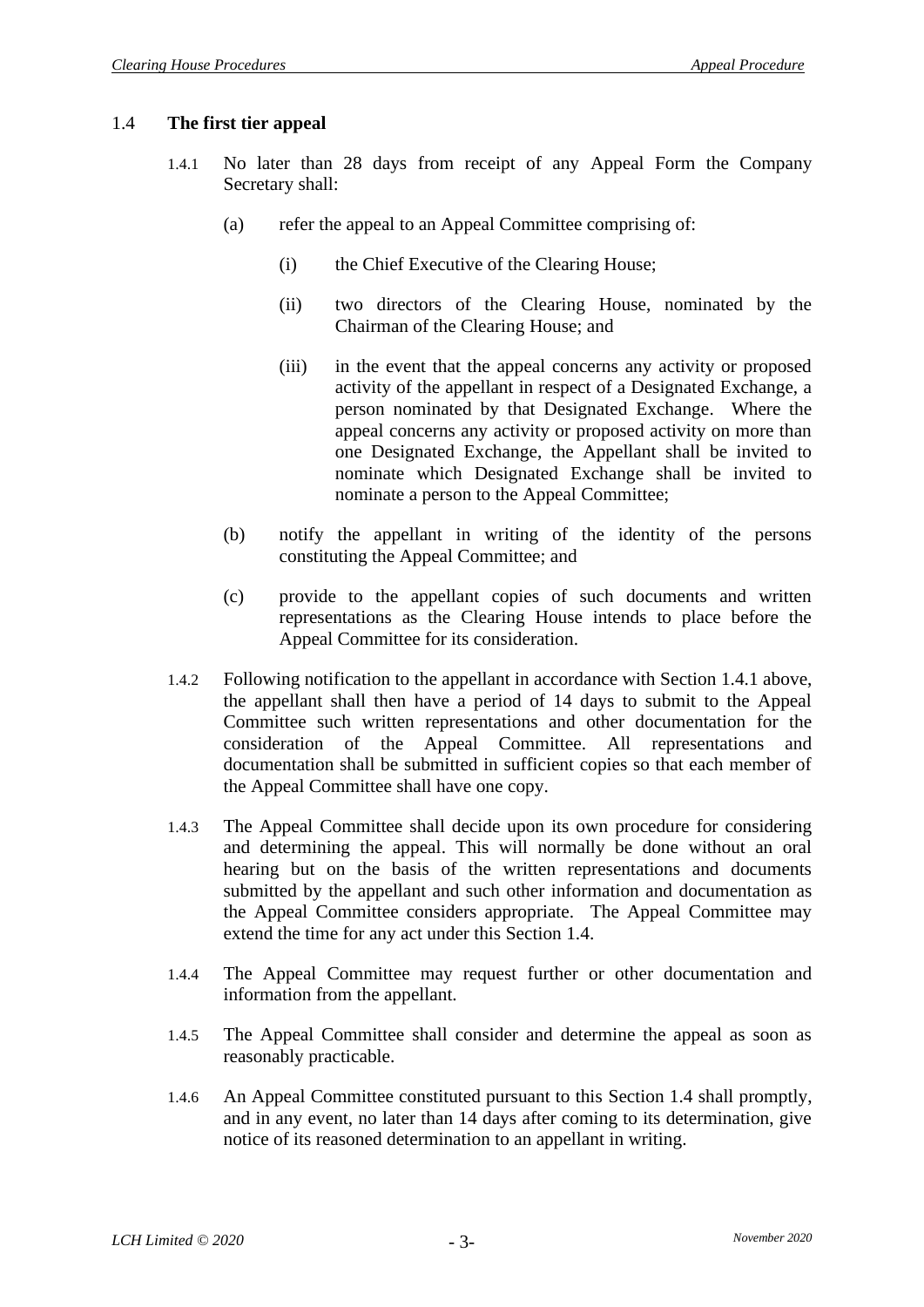1.4.7 The Appeal Committee may dismiss or allow the appeal in whole or in part and may confirm, increase or decrease any sanction imposed under the Disciplinary Procedures of the Clearing House upon such terms as it considers appropriate. If the appellant does not lodge an appeal of the determination of the Appeal Committee to the Appeal Tribunal in accordance with Section [1.5.2](#page-5-0) below, the determination of the Appeal Committee shall be final and binding on the parties.

## <span id="page-5-1"></span>1.5 **The second tier appeal**

- <span id="page-5-2"></span>1.5.1 If an appellant, having received notice of a determination of an appeal pursuant to Section [1.4.6](#page-4-2) above, is not satisfied by such determination, it may appeal lodge a second tier appeal to an Appeal Tribunal.
- <span id="page-5-0"></span>1.5.2 A second tier appeal may be commenced under this Section [1.5](#page-5-1) by the submission of a Notice of Further Appeal in the form set out in [Schedule 2](#page-10-0) hereto to the Company Secretary at its registered office, setting out the grounds of the appeal and a brief statement of all matters relied upon by the appellant. Such Notice of Further Appeal must be received by the Company Secretary no later than 14 days from the date upon which the notice of determination of the Appeal Committee was given to the appellant.
- 1.5.3 An appeal under this Section [1.5](#page-5-1) shall be heard by an Appeal Tribunal within 3 months of the Notice of Appeal being received by the Company Secretary, or such longer time as the Chairman of the Appeal Tribunal (the "**Chairman**") shall determine in order to provide a full and fair determination of the appeal.
- 1.5.4 An Appeal Tribunal constituted under this Section [1.5](#page-5-1) shall consist of 2 persons ("**Tribunal Members**"), with relevant knowledge and experience in the industry of the matters in issue in the appeal, and a legally qualified Chairman. The appellant and the Clearing House may each select a Tribunal Member from a list of no less than 4 appropriately qualified persons nominated by the Centre for Dispute Resolution (CEDR), London. The Chairman shall be nominated by CEDR. In the event that either the Clearing House or an appellant fails to nominate a Tribunal Member before a date 2 weeks prior to the date fixed by the Chairman for the hearing of the appeal, then the Chairman shall nominate such Tribunal Member from the list referred to above. No person who served on the Appeal Committee which considered the appellant's first tier appeal shall be eligible to serve in an Appeal Tribunal constituted in respect of that appellant's second tier appeal.
- 1.5.5 The Appeal Tribunal shall determine the procedure of the appeal having regard to the following:
	- (a) the appellant will open the appeal;
	- (b) the Clearing House may make submissions in response;
	- (c) the appellant may make closing submissions;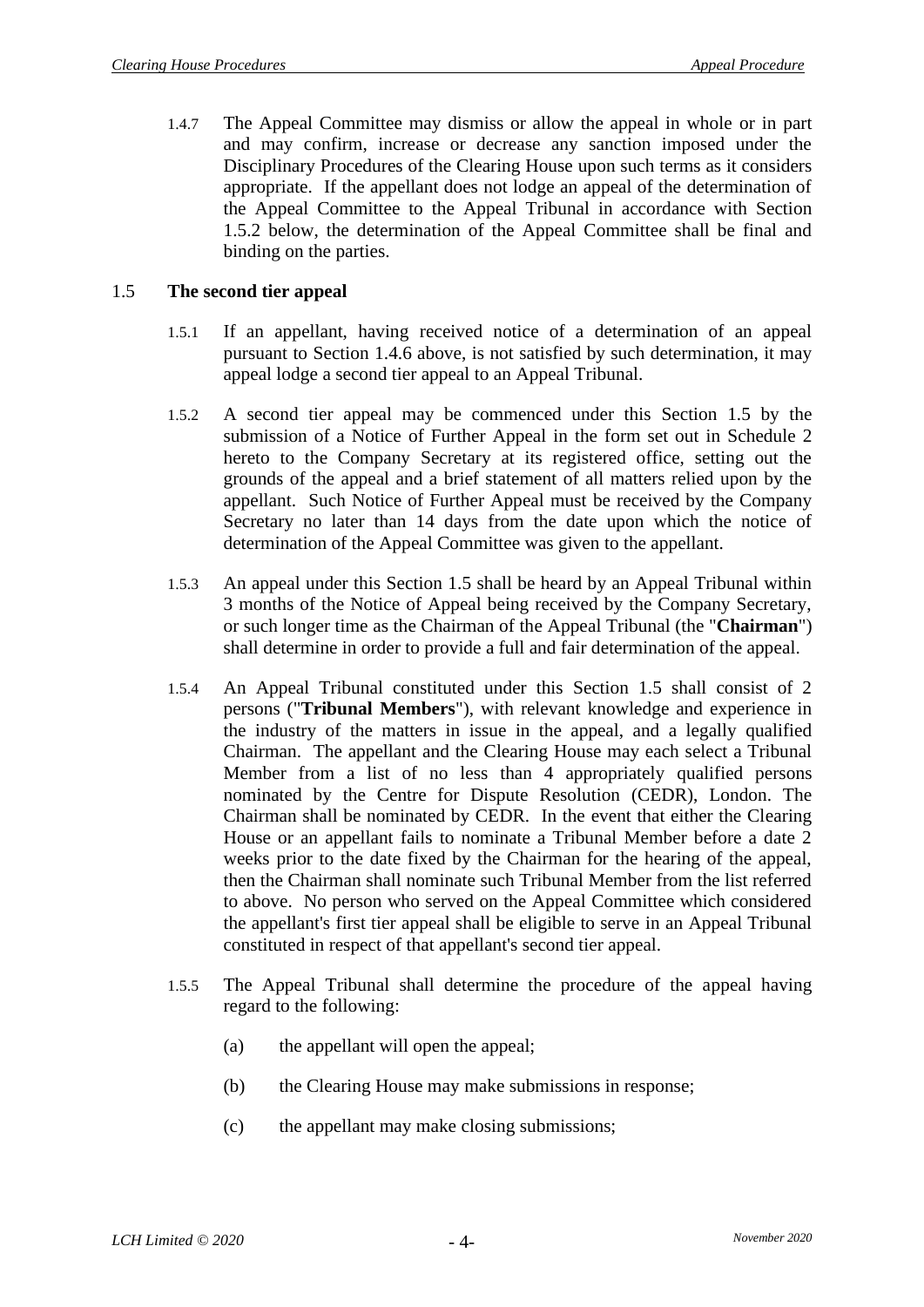- (d) the parties may, with the leave of the Appeal Tribunal, call witnesses, who may be cross-examined or re-examined on such terms as the Appeal Tribunal may deem appropriate;
- (e) the Appeal Tribunal may admit evidence whether or not the same would be admissible in court and may have regard to such documents and information and matters as it considers fair and reasonable in all circumstances.
- 1.5.6 An Appeal Tribunal may invite any person (including the Clearing House) to provide written information or a written opinion with regard to any matter which forms the subject matter of an appeal.
- 1.5.7 At the hearing an appellant may conduct its case itself through an employee, officer or other agent, or be represented by legal counsel provided that if in any particular case an Appeal Tribunal is satisfied that there are good and sufficient reasons for doing so, it may refuse to permit a particular individual to represent an appellant at the hearing.
- 1.5.8 An Appeal Tribunal may in its absolute discretion decline to entertain an appeal and shall dismiss such appeal where it considers the appeal to be frivolous or vexatious.
- 1.5.9 An appellant shall pay its own costs and expenses in relation to an appeal. The Clearing House shall meet its own costs, those of the Tribunal Members and those related to the hearing other than costs and expenses incurred by the appellant.
- 1.5.10 An Appeal Tribunal shall determine an appeal by majority vote although the voting of an Appeal Tribunal shall remain confidential and the result shall be presented as a unanimous view by that Appeal Tribunal. An Appeal Tribunal may:
	- (a) dismiss the appeal; or
	- (b) uphold the appeal in whole or in part.
- 1.5.11 An Appeal Tribunal shall deliver a written statement of its decision together with its reasons to an appellant and the Clearing House as soon as is reasonably practicable. The Appeal Tribunal hearing shall be heard in private, unless the appellant elects to hold the hearing in public. The Clearing House may decide to publish the decision of the Appeal Tribunal on such terms as it considers fit.
- 1.5.12 In the event that an Appeal Tribunal determines to uphold the appeal either in whole or part then the Clearing House shall within 28 days of the receipt of the written decision, review and re-consider the decision upon which the appeal was based in the light of the conclusions of the Appeal Tribunal. The Clearing House agrees to be guided in reviewing its decision by the conclusions of the Appeal Tribunal.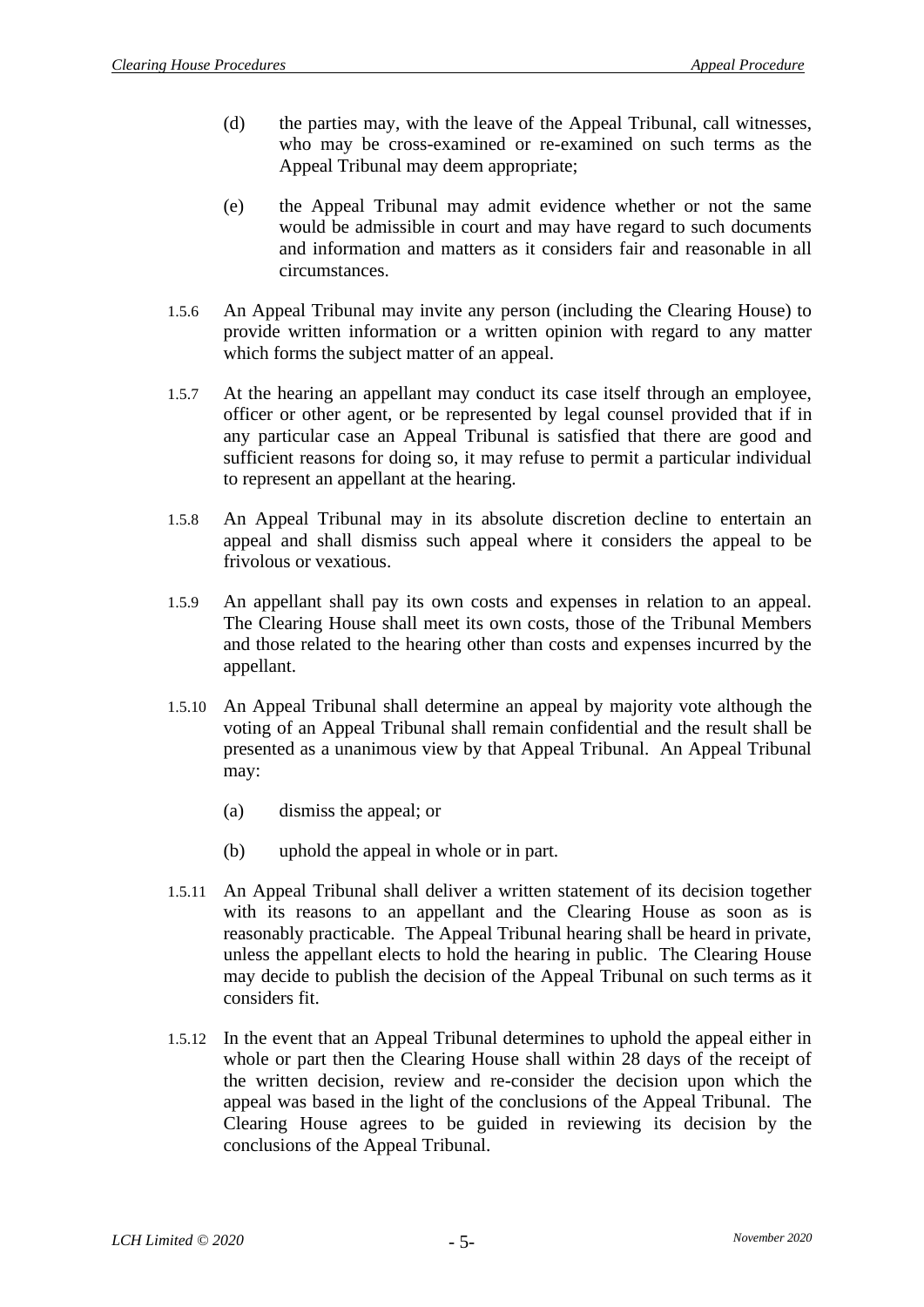#### <span id="page-7-0"></span>1.6 **Requests for review**

- 1.6.1 A Member who is aggrieved by any action taken by the Clearing House or decision of the Clearing House (other than any decision set out in Section [1.2](#page-2-1) above or any decision taken under Regulation 37 (*Market Disorders, Impossibility of Performance, Trade Emergency*) in, under or in connection with the Clearing House's powers under the Default Rules and Procedures) may, no later than 14 days after the date of the decision or action, request a review of such action or decision by the Chief Executive of the Clearing House.
- 1.6.2 A Request for Review under this Section [1.6](#page-7-0) shall be made in writing, shall be addressed to the Chief Executive of the Clearing House at the registered office and shall set out details of the relevant decision or action, the reasons why the Member is aggrieved and details of such reasonable remedial or other action or monetary payment as that Member requests to be carried out in the circumstances.
- 1.6.3 The Chief Executive of the Clearing House shall consider the Member's Request for Review and such further or other documents and information as he considers reasonably relevant and shall notify the Member in writing of the outcome of his review within a period of 28 days from receipt by him of the Request for Review. Where it is not possible to complete such review within such period of 28 days, the Chief Executive of the Clearing House shall notify the Member accordingly and shall nominate a further period for the review, such period not to be longer than 3 months from the date of such notification to the Member.

#### <span id="page-7-1"></span>1.7 **Market disorders etc and Default**

For the avoidance of doubt, the Clearing House shall be under no obligation to consider any Request for Review under Section 1.6 above or otherwise, or comply with the provisions of this Section [1.7](#page-7-1) of this Procedure, and no appeal or Request for Review may be lodged under this Section [1.7](#page-7-1) of this Procedure or otherwise, in respect of any decision or action taken by the Clearing House under the provisions of Regulation 37 (*Market Disorders, Impossibility of Performance, Trade Emergency*) or in respect of any decision, action or other matter arising out of or in connection with the operation of the Default Rules and Default Procedures and the Clearing House's powers thereunder.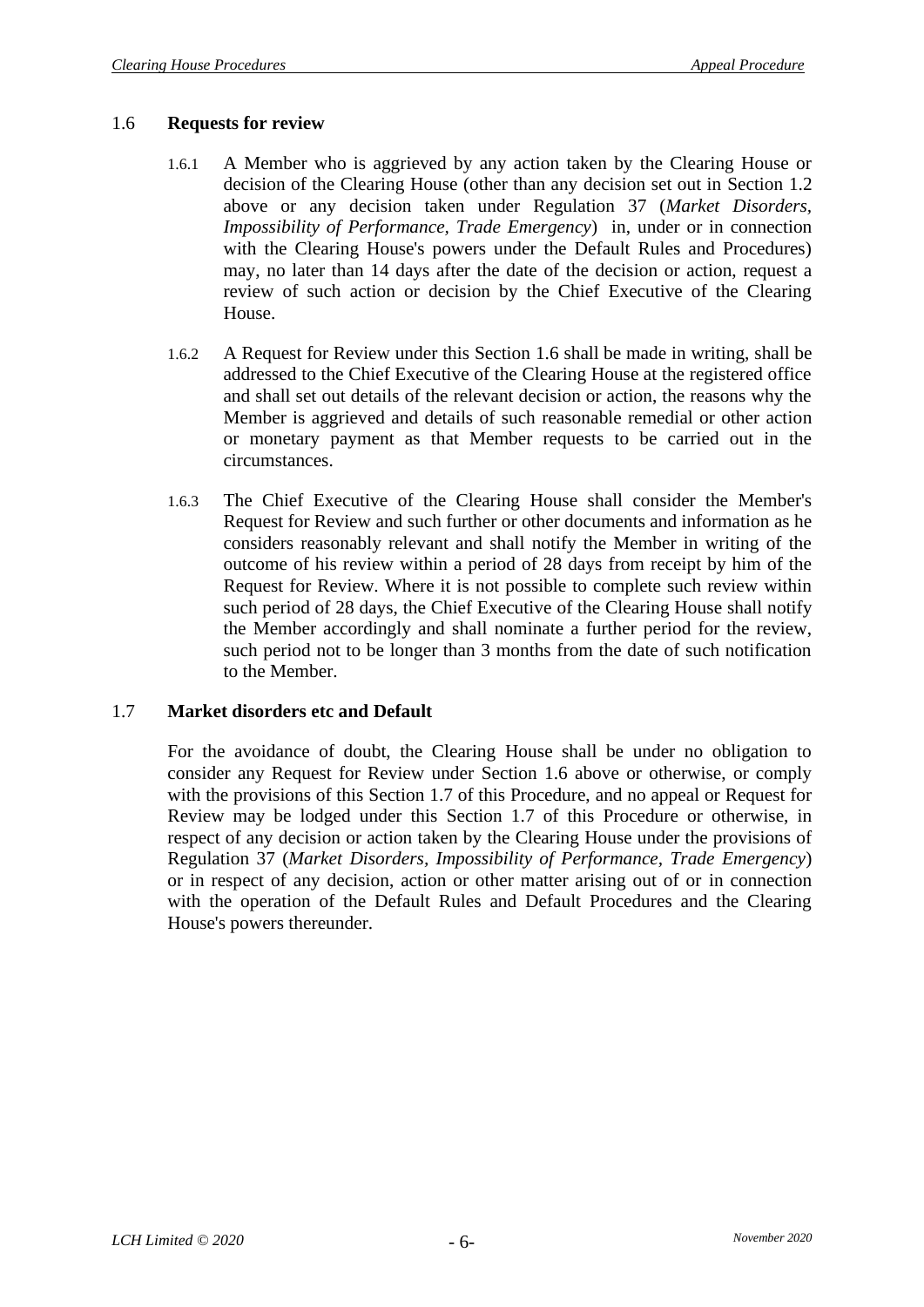# **SCHEDULE 1 APPEAL FORM**

<span id="page-8-0"></span>The Clearing House Appeal Procedures

| Full Name of firm/company etc lodging the<br>appeal ("the appellant"):                                                                                                                                            |  |
|-------------------------------------------------------------------------------------------------------------------------------------------------------------------------------------------------------------------|--|
| Registered office address:                                                                                                                                                                                        |  |
| Contact address and telephone number and<br>email (if different from the above):                                                                                                                                  |  |
| Contact name:                                                                                                                                                                                                     |  |
| Position:                                                                                                                                                                                                         |  |
| Description of decision appealed against (see<br>Section 1.2 (Decisions in respect of which an<br>appeal may be lodged) of Section 7 of the<br><b>Clearing House Procedures):</b>                                 |  |
| Date decision notified to appellant:                                                                                                                                                                              |  |
| Set out here the grounds for appeal and a<br>brief statement of all facts and matters relied<br>upon by the appellant (if there is not enough<br>space, please use additional sheets and staple<br>to this form). |  |
| What action or remedy are you seeking?                                                                                                                                                                            |  |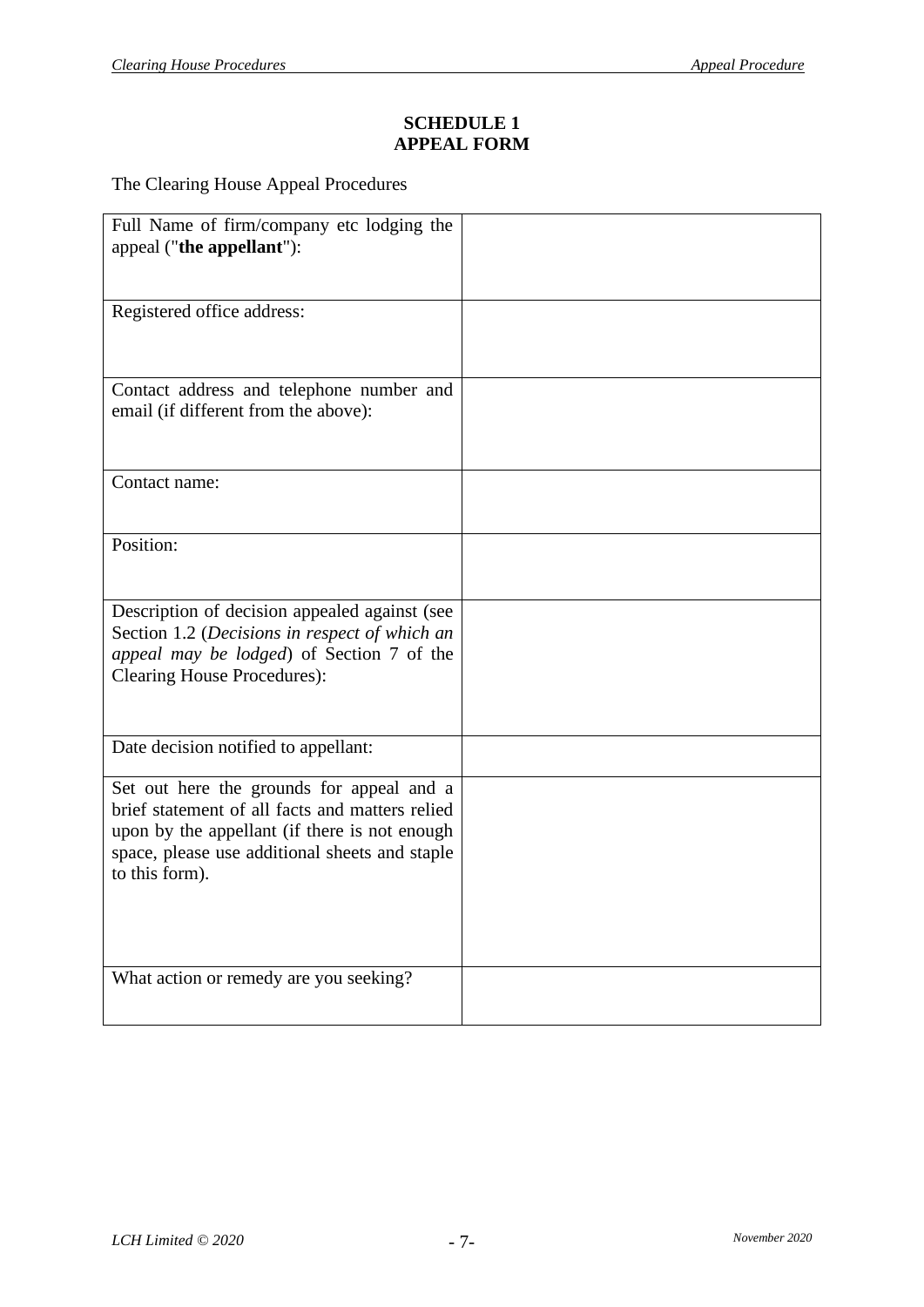Pursuant to Section [1.3](#page-3-0) (*Initiating an appeal*) of Section 7 of the Clearing House Procedures, we request that this appeal against the above mentioned decision of the Clearing House be referred to an Appeal Committee.

Signed for and on behalf of the appellant

(print name)

**Notes:**

Please enclose a cheque payable to LCH Limited drawn on a UK branch, in the sum of £500 sterling. If your appeal is successful this sum will be refunded to you.

If there are any written representations, any documentation or further material which you would like the Appeal Committee to consider when determining your appeal, you may send it with this Appeal Form if you wish. Alternatively you may send it in later. However, please note that the Procedures put a time limit on the submission of such material. See sub-Section [1.4](#page-4-1)[1.4.2](#page-4-3) (*The first tier appeal*) of Section 7 of the Clearing House Procedures.

For any inquiries or further information please contact the Company Secretary, LCH Limited on +44 (0)20 7426 7000.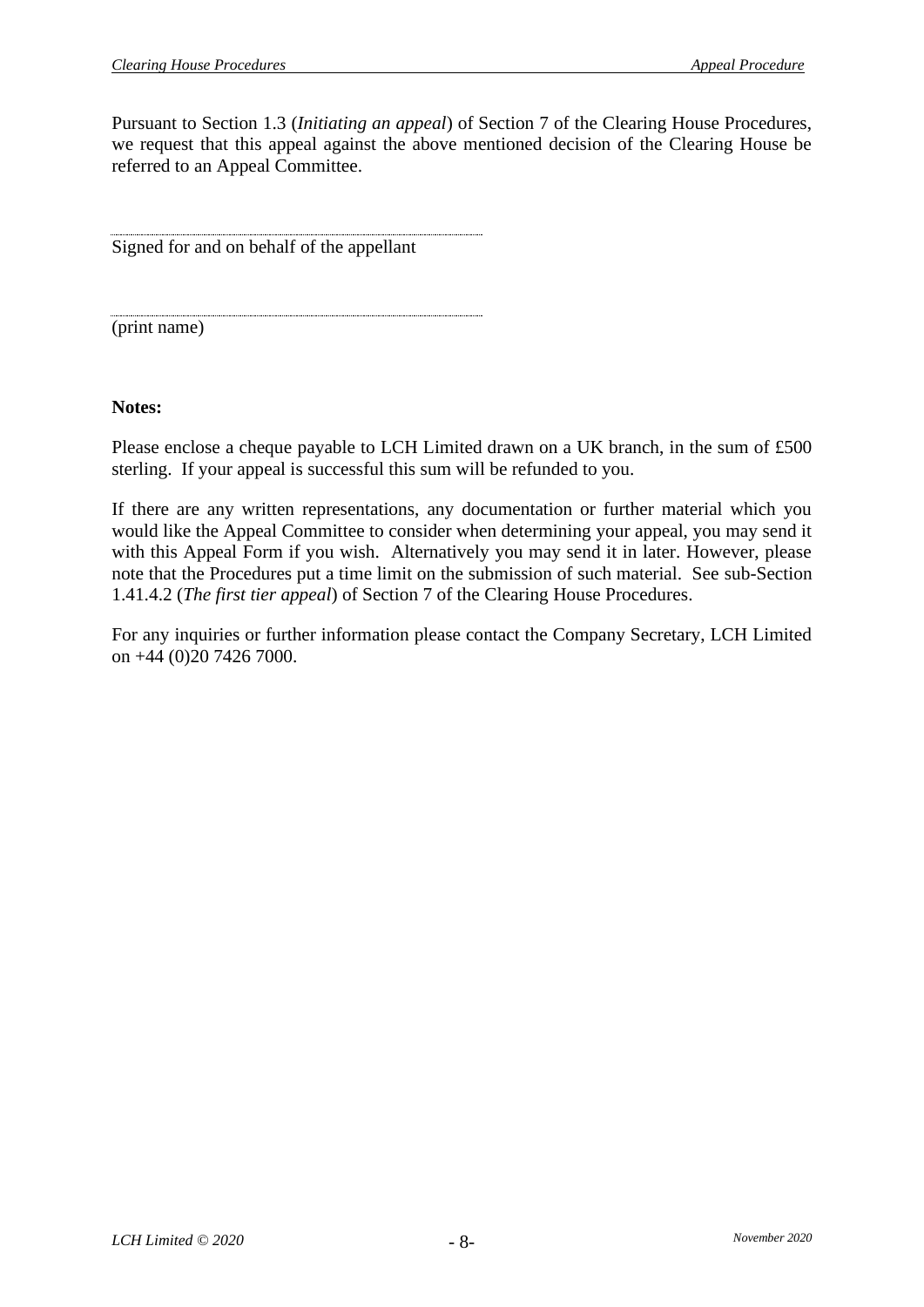#### **SCHEDULE 2 NOTICE OF FURTHER APPEAL**

<span id="page-10-0"></span>The Clearing House Appeal Procedures

*Note*: This form should only be used if you have had a determination of an Appeal Committee and you are now commencing a Second Tier Appeal under Section [1.5.2](#page-5-0) (*The second tier appeal*) of Section 7 of the Clearing House Procedures.

| Full Name of firm/company etc lodging the<br>appeal ("the appellant"):                                                                                                                                            |  |
|-------------------------------------------------------------------------------------------------------------------------------------------------------------------------------------------------------------------|--|
| Registered office address:                                                                                                                                                                                        |  |
| Contact address and telephone number and<br>email (if different from the above):                                                                                                                                  |  |
| Contact name:                                                                                                                                                                                                     |  |
| Position:                                                                                                                                                                                                         |  |
| Details<br>determination<br>of<br>of<br>Appeal<br>Committee appealed against (see Section<br>1.4.7 (The second tier appeal) of Section 7 of<br>the Clearing House Procedures):                                    |  |
| Please attach a copy of the Determination.                                                                                                                                                                        |  |
| of determination of the<br>Date<br>Appeal<br>Committee:                                                                                                                                                           |  |
| Set out here the grounds for appeal and a<br>brief statement of all facts and matters relied<br>upon by the appellant (if there is not enough<br>space, please use additional sheets and staple<br>to this form). |  |
| What action or remedy are you seeking?                                                                                                                                                                            |  |